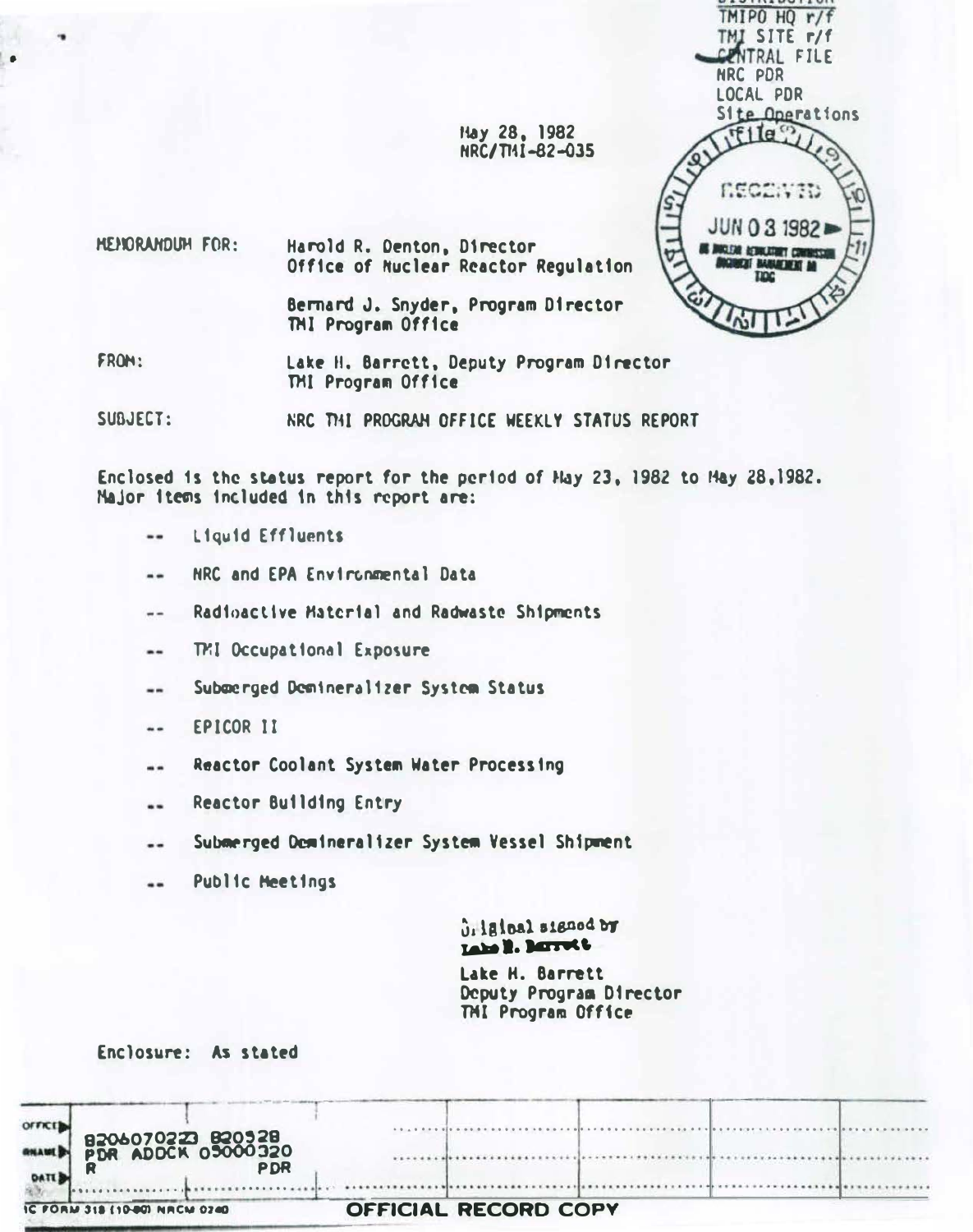May 28, 1982

Harold R. Denton Bernard J. Snyder cc w/encl: **EDO OGC** Office Directors Commissioner's Technical Assistants NRR Division Directors **HRR A/D's** Regional Directors IE Division Directors **TAS** EIS TMI Program Office Staff (15) PHS EPA DOE Projects Br. #2 Chief, DRPI, RI DRPI Chief, RI Public Affairs, RI State Liaison, RI

٠

| FRICE 1        | TMIPO:                     | MIPO             | TMIPO    | <b>TMIPO</b>         | <b>THINPO</b> |  |
|----------------|----------------------------|------------------|----------|----------------------|---------------|--|
|                | LAWED GKaluan; Js RConte   |                  | AFasang  | MShanbaky.           | RBellamy      |  |
| <b>IATED</b> 5 |                            | $\bigwedge_{B2}$ | $5/$ /82 | 15/182               |               |  |
|                | FORM 318 110 801 NRCM 0240 |                  |          | OFFICIAL RECORD COPY |               |  |

 $-2-$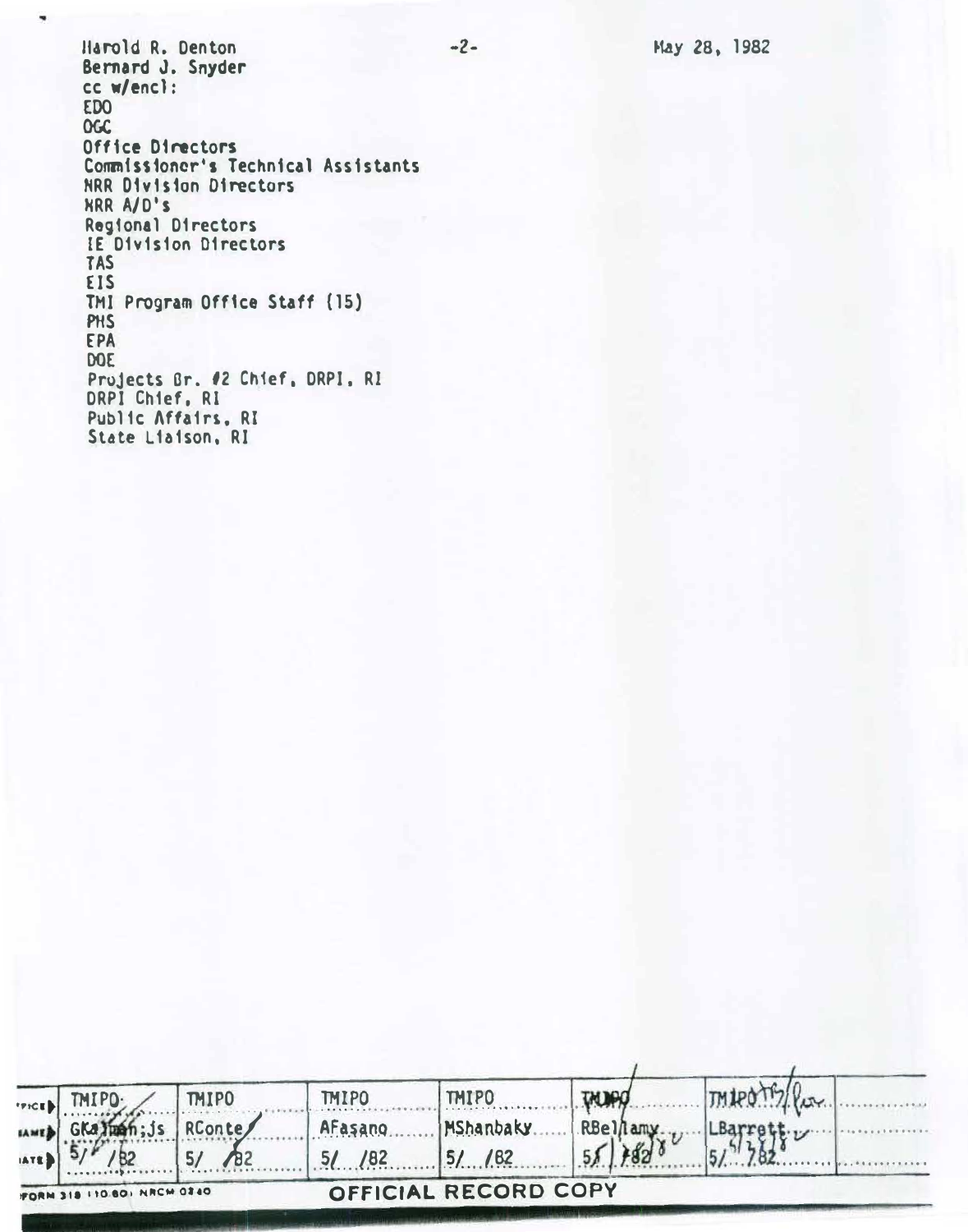## NRC TMI PRO�RAH OFFICE WEEKLY STATUS REPORT

#### May 23, 1982 - May 28, 1982

## Plant Status

. . '\. ..

Core Cooling Mode: Heat transfer from the reactor coolant system (RCS) loops to reactor building ambient.

Available Core Cooling Modes:. Decay heat removal {DHR) systems, Mini OHR (MOHR) system.

RCS Pressure Control Mode: Standby pressure control (SPC) system. NOTE: Dunng Reactor Coolant System feed and bleed, pressure will be maintained with a Reactor Coolant Bleed Tank Pump. Automatic back up pressure control will be provided by the standby pressure control system.

Backup Pressure Control Modes: MOHR and DHR system.

Major Parameters (as of 0535, May 28, 1982) (approximate values) Average Incore Thermocouples: 100°F<br>Maximum Incore Thermocouple: 129°F Maximum Incore Thermocouple:

RCS Loop Temperatures:

| Hot Leg        | 96°F | 99°F |
|----------------|------|------|
| Cold Leg $(1)$ | 82°F | 83°F |
| (2)            | 85°F | 88°F |

Pressure: 73 psig

NOTE: During reactor coolant system feed and bleed, pressure is maintained at approximately 70 psig.

Reactor Building: Temperature: 70°F Pressure: -0.6 psig Airborne Radionuclide Concentrations: 5.7  $E-7$  uCi/cc  $H^3$ (sample taken 5/25/82) 1.7 E-6  $uC$  :  $kr$ <sup>85</sup> (sample taken 5/25/82) 9.1 E-10 uC1/cc particulates (sample taken 5/26/82)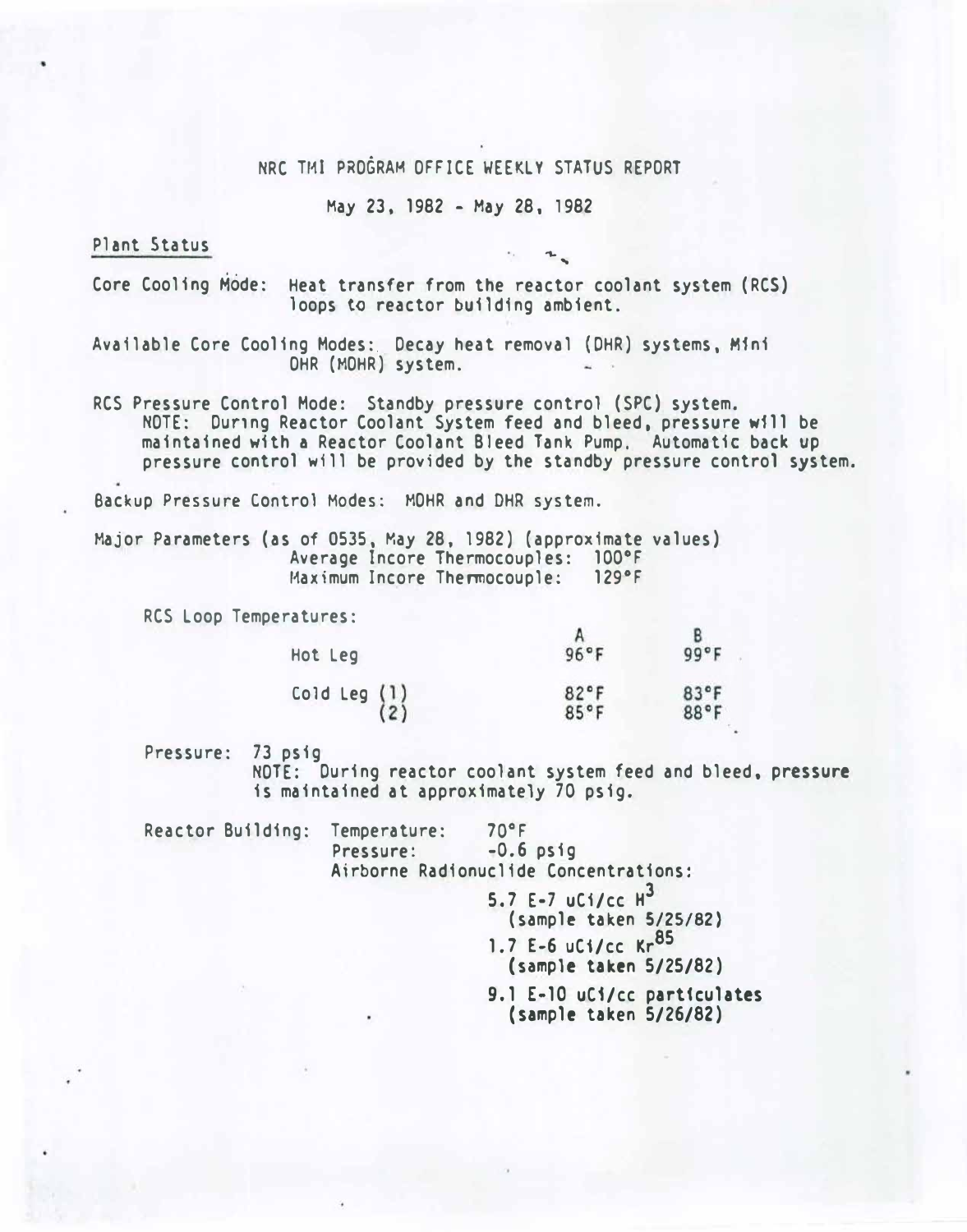## 1. Effluent and Environmental (Radiological) Information

Liquid effluents from the TMI site released to the Susquehanna River after processing, were made within the regulatory limits and in accordance with NRC requirements and City of Lancaster Agreement dated February 27. 1980. \_ ..

During the period May 21, 1982, through May 27, 1982, the effluents contained no detectable·radioactivity at the discharge point although individual effluent sources which originated within Unit 2 contained minute amounts of radioactivity. Calculations indicate that less than one ten-thousandth (O.OOOl)of a curie of tritium was discharged.

#### 2. Environmental Protection Agency {EPA) Environmental Data

- The EPA Middletown Office has not received the environmental Kr-85  $-1$ analytical results for the samples which were taken April 16, 1982, through May 21, 1982, from the EPA•s Counting Laboratory at Las Vegas, Nevada. These results will be included in a subsequent report.
- No radiation above normally occurring background levels was detected in any of the samples collected from the EPA's air and gamma rate networks during the period from May 19, 1982 through May 27, 1982.
- 3. NRC Environmental Data

Results from NRC monitoring of the environment around the TMI site were as follows:

The following are the NRC air sample analytical results for the  $-$ onsite continuous air sampler:

| Sample   |                             | $1 - 131$ $Cs - 137$          |  |
|----------|-----------------------------|-------------------------------|--|
| Period   |                             | $(uCi/cc)$ $(uCi/cc)$         |  |
| $HP-320$ | May 17, 1982 - May 26, 1982 | $\le 5.3$ E-14 $\le 5.3$ E-14 |  |

- 4. Licensee Radioactive Mater.al and Radwaste Shipment
	- On Monday, May 24, 1982, 20 metal boxes containing Unit 1  $\overline{\phantom{a}}$ non-compacted trash (Low Specific Activity, LSA) were shipped to Chem Nuclear Systems, Inc., Barnwell, South Carolina.
	- On Monday, May 24, 1-982, 63 drums and 6 metal boxes containing  $\cdots$ Unit 1 compacted and non-compacted trash (LSA) were shipped to Chern Nuclear Systems, Inc., Barnwell, South Carolina.
	- On Thursday, May 27, 1982, 53 drums containing Unit 1 and Un1t 2 contaminated laundry were shipped to Tri-State Industrial Laundries, Utica, New York.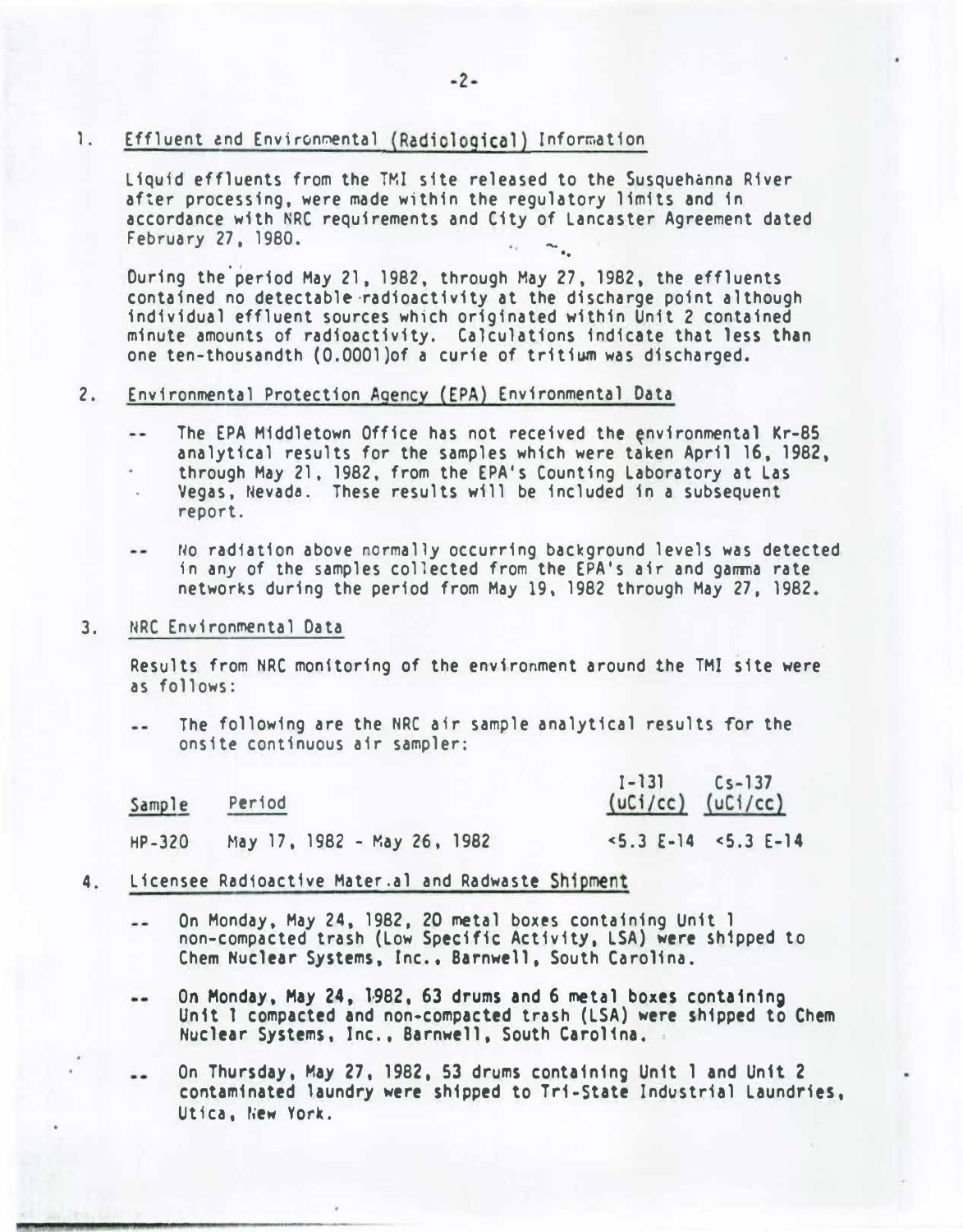## 5. TMI Occupational Exposure

Licensee TLD (Thermoluminescent Dosimeter) records indicate the following Unit 2 occupational radiation exposure for 1982:

April 1982 To��l 1982 (January-April}  $\sim$  19 man-rem $\star$  $\cdot$  120 man-rem

\*Man-rem is an expression for the summation of whole body doses to individuals in a group. Thus, if each member of a population group of 1.000 people were to receive a dose of 0.001 rem (1 millirem), or if two people were to receive a dose of 0.5 rem (500 millirem) each, the total man-rem dose in each case would be one man-rem.

#### Major Activities

- 1. Submerged Demineralizer System (SDS). Processing of the first batch of Reactor Coolant System (RCS) water is continuing. As of 11:59 PM on ·May 28, 1982, the total amount of RCS water processed was approximately 40,000 gallons. SDS processing parameters will be provided following completion of the batch. No unanticipated problems have occurred.
- 2. EPICOR II. The EPICOR II system is shutdown because no water is ready for processing.
- 3. Reactor Coolant System (RCS) Feed and Bleed. A reactor coolant system (RCS) sample was taken on May 24, 1982. Analysis results of this sample along with the analysis results of previous samples which were taken before and during the first feed and bleed cycle are listed in Attachment 1. The second feed and bleed cycle is expected to commence during the week of May 30, 1982.
- 4. Reactor Building Entry (May 26, 1982). Radiation surveys and valve inspections were performed inside the "D-rings" (primary system radiation barriers) to support the planned depressurization and partial draining of the reactor coolant system (RCS). The surveys and inspections were made at high point vent valves which will be used initially to vent the primary system components and then to inert the primary system with nitrogen as the RCS water is drained to a level which will permit opening a control rod drive mechanism (CRDM). The CROM disassembly and CRO lead screw removal is sequenced to support a closed circuit television inspection of the reactor vessel upper internals in July 1982. The closed circuit television camera will be lowered into the reactor vessel through the disassembled CROM.

A two man team surveyed and inspected the valves in the A "D-ring". Radiation readings 1n the vicinity of most of the valves were in the 300 mR/hr range. Corrosion was observed on the vent valves. The inspection team descended to a platform below the pressurizer and the pr1�ry pumps (308 ft. elevation). The radiation levels were in the 3 R/hr range in this area. The isolation valve on a one inch drain valve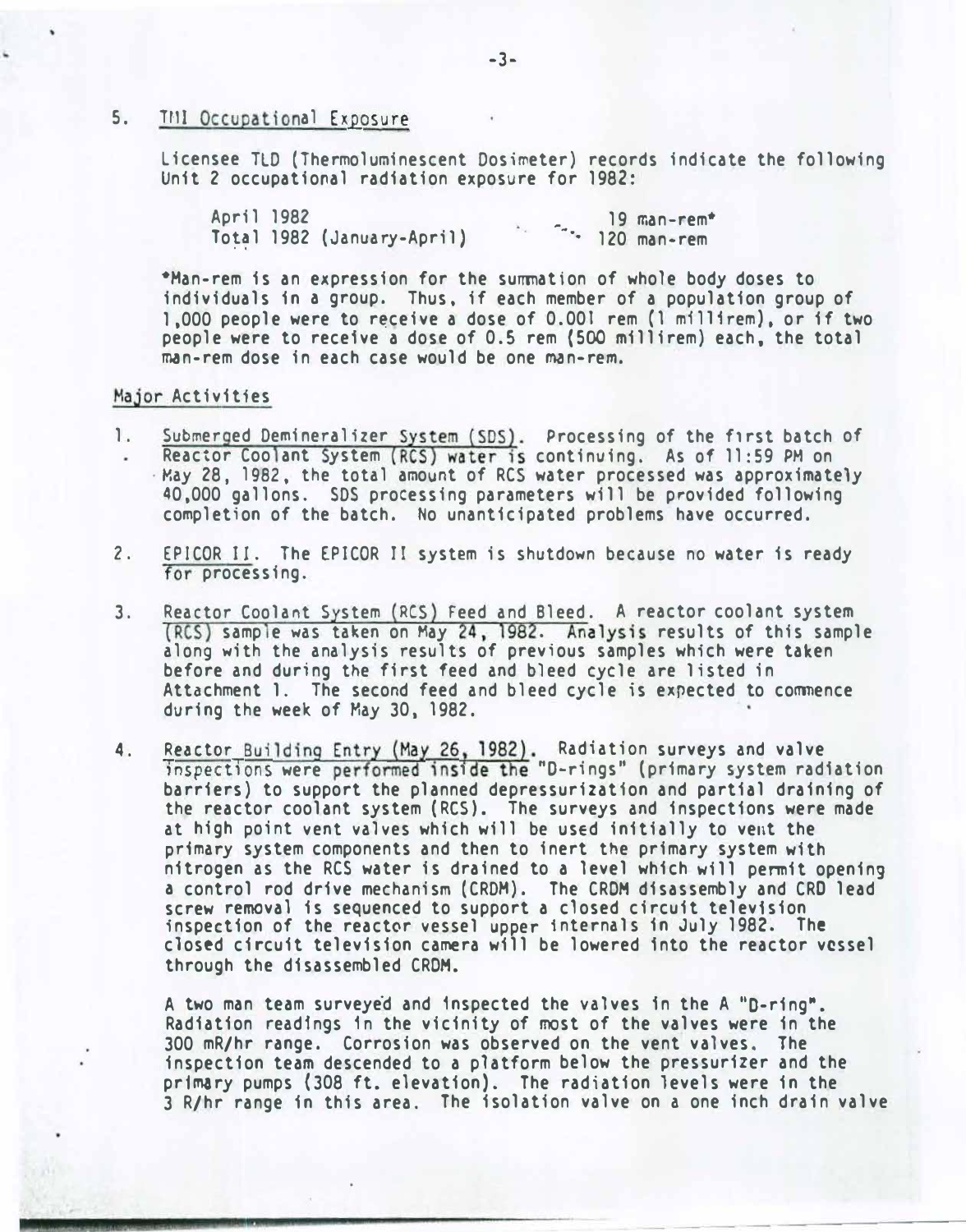from the RCS cold leg indicated 20 R/hr on contact. This one inch drain line would typically be us�d as a connection point for a tygon tube level indicator during refuelings. A tygon tube was observed in the vicinity of the drain line. No signs of heat damage to the tygon tube were apparent. From the 308 ft. elevation the team had a clear view of the 282 ft. elevation floor (floor of the basement inside the "O-ring). The floor looked like a dried river bed with deposits of solids that were estimated to be one inch thick in places.

A remote radiation survey was performed inside the B "D-ring". This was the first survey inside the  $B$  "O-ring" and the results will be verified during subsequent entries. The survey result indicated that the radiation levels in the B "D-ring" were substantially higher than in the A "D-ring" (the pressurizer is in the A "O-ring"). Radiation levels on a 356 ft. elevation platform in the B "D-ring" (between the top of the steam generator and the top of the hot leg) were 32 R/hr. The area radiation levels near most of the vent valves were in the 10 R/hr range. 1he radiation levels appeared to decrease with distance away from the steam generator.

Prior to exiting the reactor building {RB) the B "D-ring" survey team lowered a remote survey detector to the floor of the RB basement in the area below the open stairwell. The radiation levels increased gradually from 2 R/hr to 45 R/hr as the detector was lowered from the 305 ft. elevation to the 282 ft. elevation. Residue on the tip of the detector (the detector physically contacted the 282 ft. elevation floor) looked like wet sand.

Following fire system repairs, smoke detectors inside the reactor building were tested during the RB entry on May 26, 1982. The fire detectors activated fire protection circuitry outside the RB, however, the fire protection system was not fully operable (some local alarms did not activate and a ventilation damper failed to close). The problems appear to be associated with circuitry outside the RB and technicians are working to correct the problems.

The next RB entry is scheduled for Thursday, June 3, 1982. Scheduled tasks next week include an in-containment inventory of CRDM disassembly tools. The RB CCTY cameras will be repositioned to monitor the CRDM's.

5. Submerged Demineralizer System Vessel Shipment. The first DOE shipment of a spent SDS waste vessel (D10015) arrived safely at Richland, washington on Hay 24, 1982. As reported in last week's status report, research and development characterization and gl�ss vitrification testing will be perfonmed on the.inorganic ion exchange (zeolite) waste material. Confinmatory sample analyses have been taken at the DOE facility to ensure the waste package met Federal shipping and transport requirements.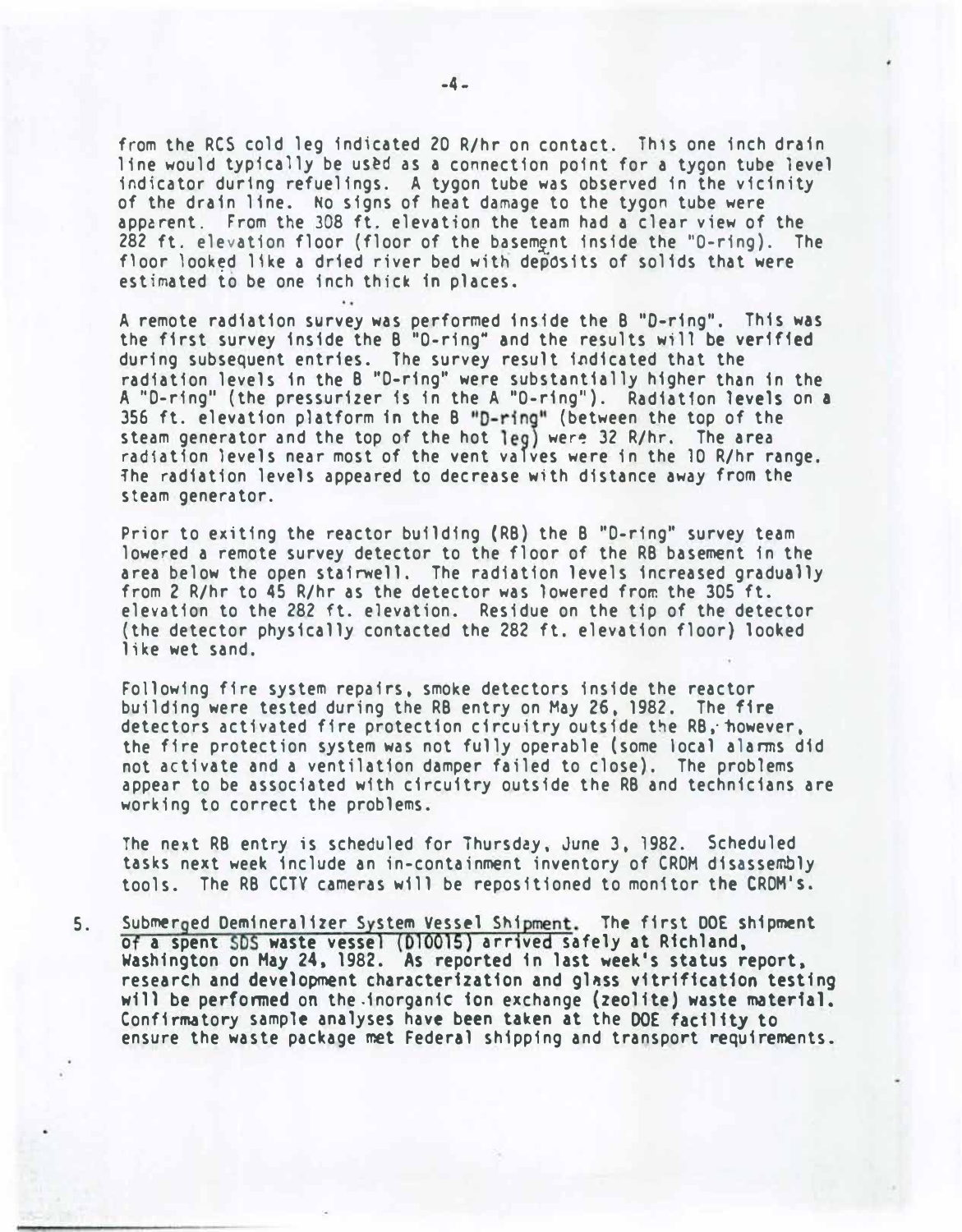### Past Meetings

- 1. On May 24, 1982, Lake Barrett and Richard Bangart, Effluent Treatment Systems Branch, presented a panel discussion and keynote speech on WRC Raowaste Policies and the TMI Accident and resulting radwaste problems for an advanced study course at the Memphis\_State University Center for Nuclear Studies in Memphis, Tennessee.
- 2. On May 26, 1982, Mr. B. Rusche, Or. F. Coffman and Mr. H. Feinroth briefed the NRC Commissioners on DOE activities at TMI.
- 3. On Thursday, May 27, 1982, Ronald Bellamy addressed the fifth graders in the Derry Township Elementary School. Hershey, PA. Topics discussed included basic radiation and nuclear reactor principles and the cheating incident at Unit 1.

## Future Meetings

1. On May 28, 1982, Lake Barrett will meet with the Concerned Mothers group to discuss TMI issues.